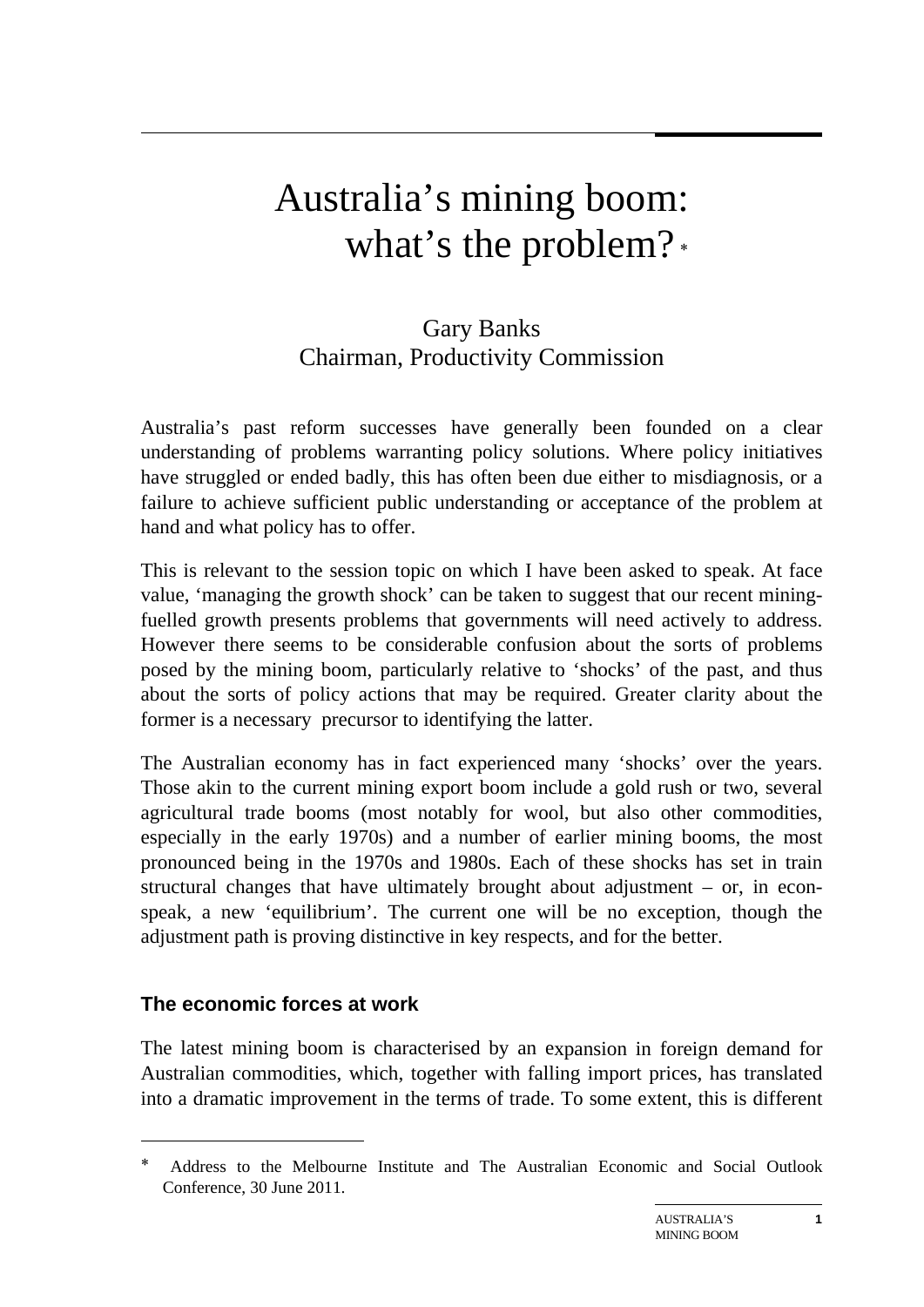from some previous booms, which resulted from discoveries of deposits and put downward pressure on commodity prices. But whether a minerals boom arises from a new discovery or increased foreign demand for our resources, increased national wealth will lead to increased domestic spending on goods and services over time. With close to full employment, increasing the supply of non-traded goods (services) will require expansion of that sector relative to the traded goods sector.

Put another way, domestic production of traded goods has to make way for our increased consumption of non-traded goods. This shift is accommodated by 'real appreciation' — effected either through domestic inflation or nominal exchange rate appreciation, or some mix of the two. In essence, the real appreciation makes domestically-produced traded goods more expensive relative to their foreign counterparts, reducing both domestic and foreign demand for them.

In addition to this demand-side effect, on the supply side, expansion of the minerals sector will directly draw some resources from other sectors. This can further impact on other traded sectors as well as on some non-traded ones, depending on their factor requirements — for example, specific labour skills.

But the pressures being placed on our traded goods sector are mainly due to us being richer than we were, and consuming more goods and (especially) services, rather than because mining draws labour or capital from manufacturing and agriculture. In this respect, the rapidity and scale of the income growth associated with the boom has served to amplify underlying structural trends.

This adjustment process has been variously referred to as 'de-industrialisation', the 'Dutch Disease' and, most recently, the 'two-speed economy'.

These labels suggest a policy problem, requiring government intervention to reverse or dampen the structural adjustments required by the resource boom. But it is important not to lose sight of the fact that these economy-wide impacts unambiguously raise our national wealth. (Some have claimed that we are not benefiting from the mining boom because companies are foreign owned. But if this were the case, and the income were going abroad, we wouldn't have a 'two-speed' economy!) As was observed about the 'Dutch Disease' literature nearly three decades ago:

Although virtually ignored in much of the discussion, consumption of all goods would increase, as would national expenditure and aggregate welfare; indeed, terms such as 'Dutch Disease' seem to imply that it is a morbid condition rather than the sign of a lucky country (Porter, 1984, p. 16).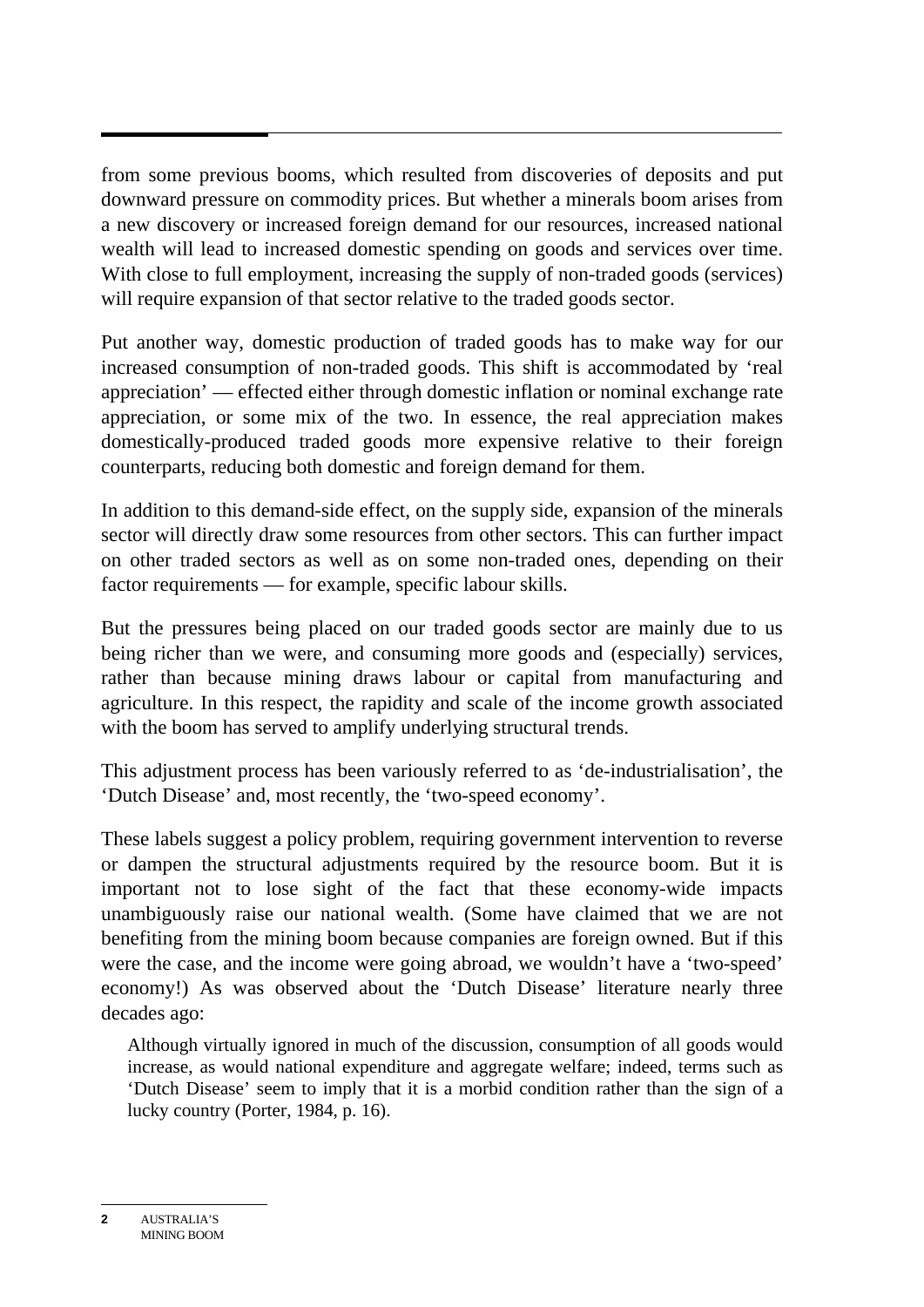# **Recent developments in historical perspective**

The current mining export boom has been accompanied by sharply rising terms of trade. Indeed our terms of trade attained historic highs in the March quarter of 2011, equalling the iconic Korean War peak. Terms of trade increases have accompanied some previous mining (and other export) booms. But the recent surge has been considerably stronger and longer than any that have come before. The earlier booms involved shocks that reverberated through our economy in a disruptive way. How has the economy responded this time by comparison?

The short answer is 'very differently'. This is particularly evident in relation to inflation and (nominal) wage outcomes. Both of these have been influenced for the better by the changed institutional settings since the early 1980s.

Importantly, the current export boom is the first in which Australia has had a floating currency. As a consequence, the rise in exports has been met with an appreciation of the exchange rate, directly re-pricing Australia's traded goods and signalling the necessary structural adjustments.

By contrast, when export booms occurred in the past, the only manner in which the *real* exchange rate could adjust was via a (relative) increase in the domestic price level — Australia's inflation had to rise. The Reserve Bank was essentially powerless to stop this blunt adjustment, since commitment to a fixed exchange rate resulted in loss of monetary autonomy.

Clearly, the current experience couldn't be more different — the exchange rate has appreciated greatly, and inflation has remained relatively low.

A further comparison of the outcomes in the current boom with previous ones suggests that our changed labour market institutions have also played an important role for the better. For instance, during the Korean War boom, wage growth accelerated to 19 per cent in the year that the terms of trade peaked. Similarly, when Australia's terms of trade peaked again in 1973-74 during the commodity boom, nominal wage growth reached 17 per cent in that year, accelerating to almost 30 per cent in the following year.

The reason for the different outcomes is clear in retrospect. Australia's centralised wage setting system had the effect of transmitting demand pressures in expanding parts of the economy to aggregate wage outcomes. By contrast, in the current episode, our more decentralised wage setting arrangements have enabled wages to adjust differentially according to changes in demand and supply in specific markets — notably mining — such that wage growth has been subdued overall.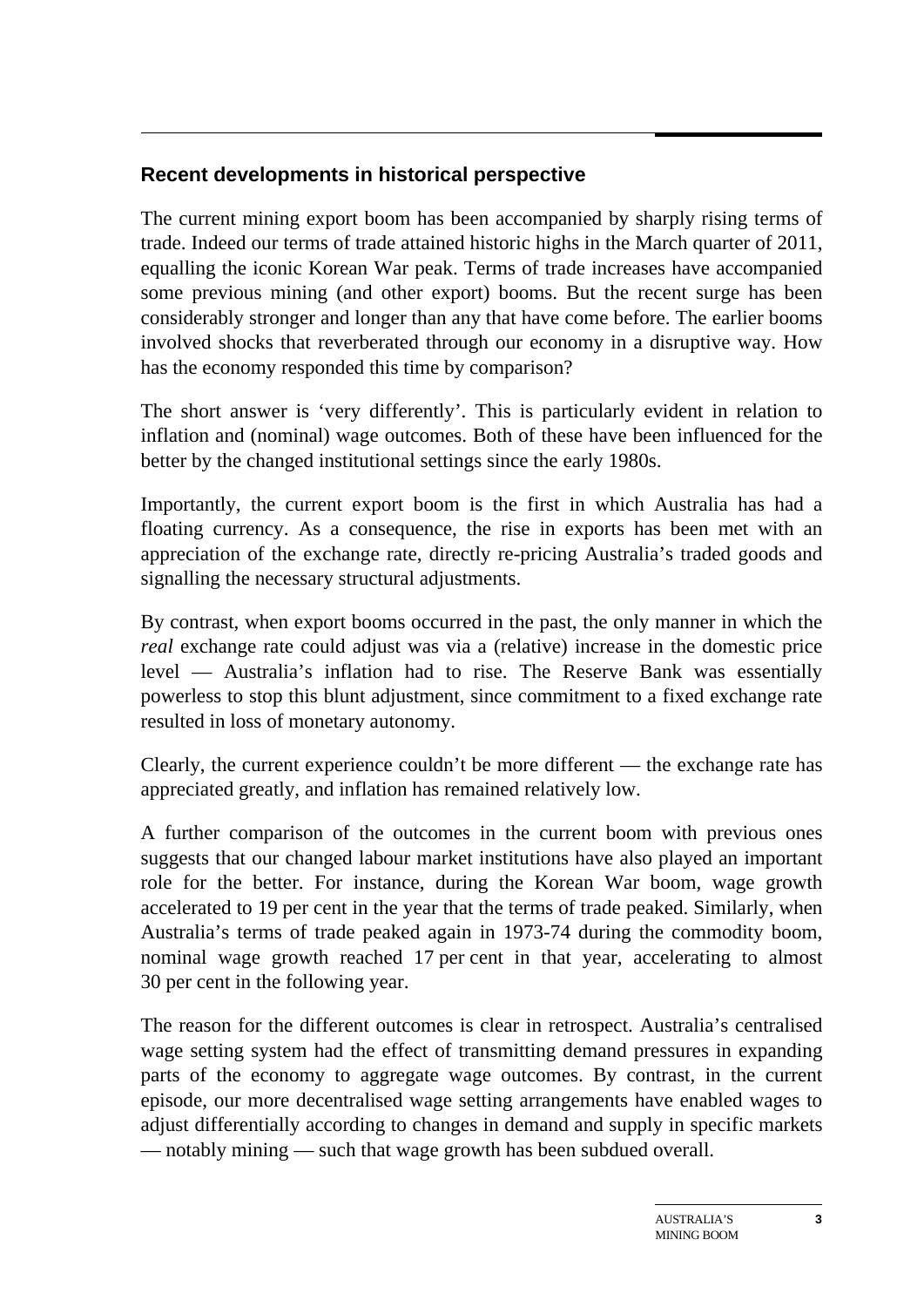#### **The sectoral jobs story**

Ric Battellino from the Reserve Bank (2010) has suggested that the current boom can be dated from around 2005, based on the behaviour of mining investment and commodity prices. The period since then has seen a rise in the terms of trade of nearly 60 per cent. In the same period, total employment has grown by about 16 per cent.

The biggest gains in employment during this period have occurred not in mining, but in the services sector, which has created jobs for around 1.5 million people. Mining has undergone a much smaller, though not insignificant, expansion in employment, of around 100 000 people.

By contrast, employment in manufacturing has decreased by around 59 000 or by roughly 6 per cent. The gain in mining employment alone was enough to offset this, but the employment changes in all sectors have been relatively small when compared with the growth of employment in the services sector.

#### *Longer- term trends*

These sectoral employment movements in the recent boom years broadly accord with 'theory'. But it is important to recognise that, to a large extent, we are just seeing an accentuation of longer-term trends.

Employment in Australia's manufacturing sector expanded considerably in the first half of the twentieth century and continued to grow into the 1970s, fostered by expanding domestic market opportunities and high import protection. Although the number of people employed in manufacturing peaked in the early 1970s, the share of total employment accounted for by manufacturing was already beginning to decline. The decline in manufacturing's employment share has thus been happening for around 40 years. Similarly, agriculture's share of employment has also steadily declined.

Delving a bit further into the manufacturing employment story reveals that, in the recent 'two speed' years, the main casualties in employment terms within that sector have been the relatively highly assisted motor vehicle and TCF industries. I think this illustrates firstly the beneficial nature of the current reallocation of jobs within the economy (from lower to higher valued activities) and, secondly, the ineffectiveness, as well as costliness, of using industry assistance for job creation purposes.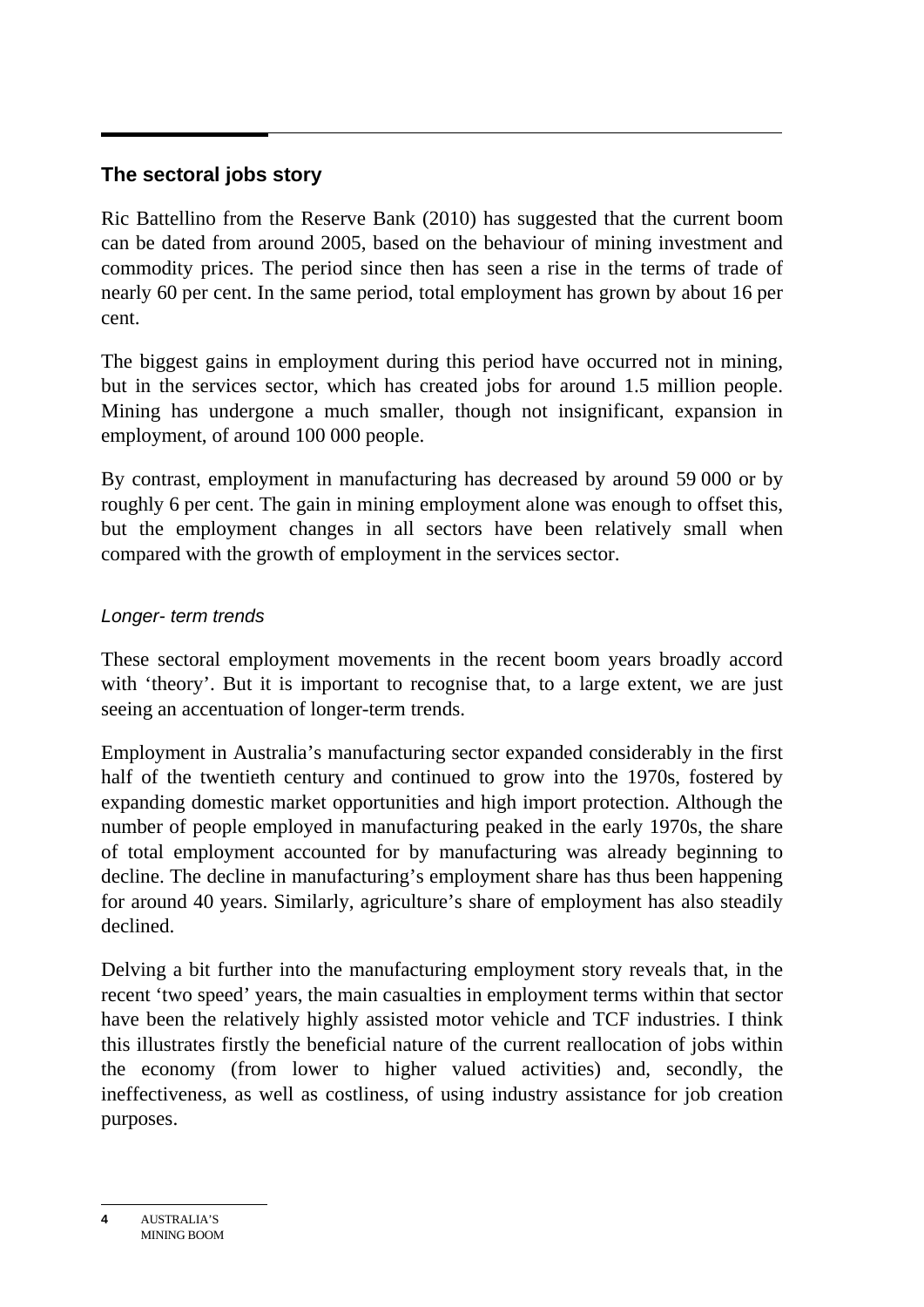Mining has never accounted for a large proportion of the economy's jobs. The high point of just over 5 per cent occurred early in the  $20<sup>th</sup>$  century. Its share then fell to around 2 per cent by the 1940s, and to just under 1 per cent by the late 1990s. With the recent export boom, mining's share of total employment has risen again, but it is still only about 1.8 per cent.

The real action, when it comes to job creation, has been in the services sector, where employment has grown persistently strongly over the past 6–7 decades. Accounting for one-half of employment early last century, the service sector's share now stands at around 86 per cent of the Australian workforce — in other words, nine jobs in ten.

Similar long-term trends are apparent in the sectoral composition of output. The proportion of national output accounted for by agriculture and manufacturing has steadily declined over time, whereas that of services has increased inexorably, now accounting for nearly 80 per cent of the total. As expected, during the recent boom period, the share of output accounted for by the mining sector has also risen strongly, from around 6 per cent to 9 per cent.

Notably, while their shares have fallen, the absolute levels of output in manufacturing and agriculture have continued to rise. It is also notable that there has been no discernible change in the *rate* of decline in manufacturing's share of national output in this same period.

In sum, the biggest impact of the mining boom appears to have been on activity levels and jobs in the mining sector itself. The main effect on other sectors appears to have been to nudge them further in the direction that they were already going, though with differential effects among individual industries. Those longer-term trends — the relative rise of the services sector and decline of manufacturing and agriculture — are a manifestation of the process of advanced economic development, observable in all OECD countries.

In Australia's case, the decline of manufacturing has looked more pronounced than elsewhere only because of its artificially elevated starting point — underpinned by high protection. By the same token, the services sector has benefitted from the liberalisation of previously highly restricted financial markets, plus the further boost to the finance industry that came with compulsory superannuation. (It has also benefitted from technological changes that facilitated outsourcing of activities previously conducted within manufacturing, leading to their re-labelling as 'services'.)

The two service industries under most pressure from our high dollar are education and (domestic) tourism. Arguably some correction in the former's stellar expansion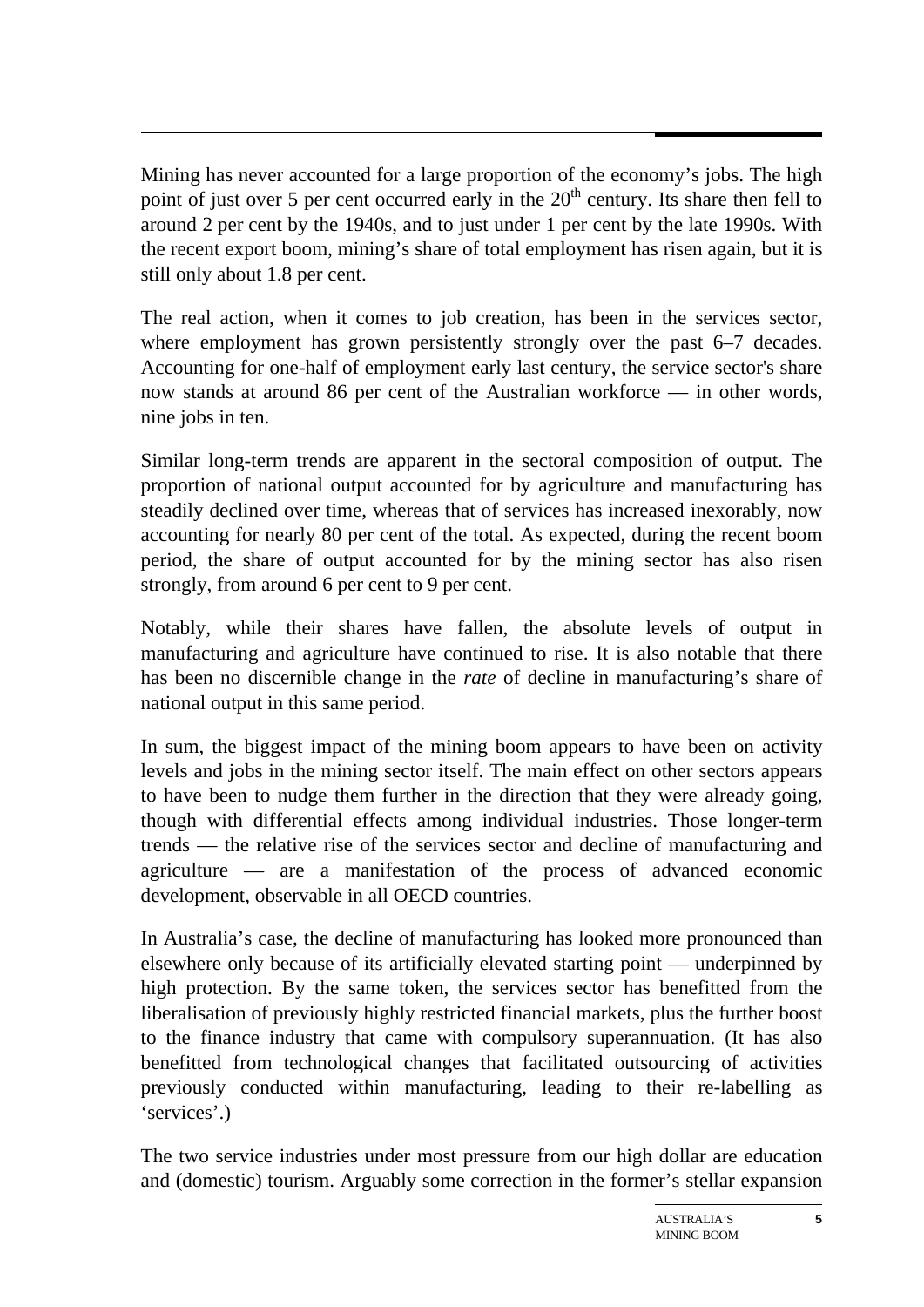(which in part had been driven by liberalised migration rules that have recently been tightened again) was inevitable, and some shake-out within the sector probably desirable. In the case of tourism, there is a strong domestic demand component and much of this 'satellite' sector has other sources of demand anyway (eg for hotels, transport) and employment has stayed strong.

One casualty of the demand-side boom, has been reduced supply-side performance, as measured by productivity indicators. While there are other ingredients, a key influence on Australia's recent productivity slump has been the massive injection of labour and capital, together with more costly production and resource depletion effects, directed at satisfying minerals demand. However, this can hardly be described as a 'problem', given its flipside of higher prices, profits and national income growth.

Reversing Krugman's aphorism, in the short term productivity clearly *isn't* everything. But of course the terms of trade will stabilise if not decline at some point, by which time productivity growth will again need to have become the mainstay of income growth. And there remain important policy challenges if we are to realise its potential.

# **What** *is* **the role for policy?**

Objectively, the main policy challenge posed by this latest mining boom — apart from holding the line on the institutional reforms that have helped avert the downsides of earlier episodes — is how best to facilitate the adjustments needed to maximise the gains.

#### *Macro policy issues*

As noted, terms of trade booms in the past posed significant problems for macroeconomic management. These have largely been avoided under current institutional settings. In particular, the floating of the \$A in 1983 — though hotly debated at the time — has benefitted the Australian economy greatly by giving it an external 'shock absorber'. The Reserve Bank has been able to keep inflation within its target band on average since the boom began, and we have not seen the rapid economy-wide wage increases experienced in previous booms.

Contrasting this experience with the past illustrates that reducing flexibility in one area of the economy places extra adjustment pressures on other parts. With a fixed nominal exchange rate, additional pressure is placed on domestic prices and wages. Similarly, measures that inhibit the ability of wages to move in accordance with the

**<sup>6</sup>** AUSTRALIA'S MINING BOOM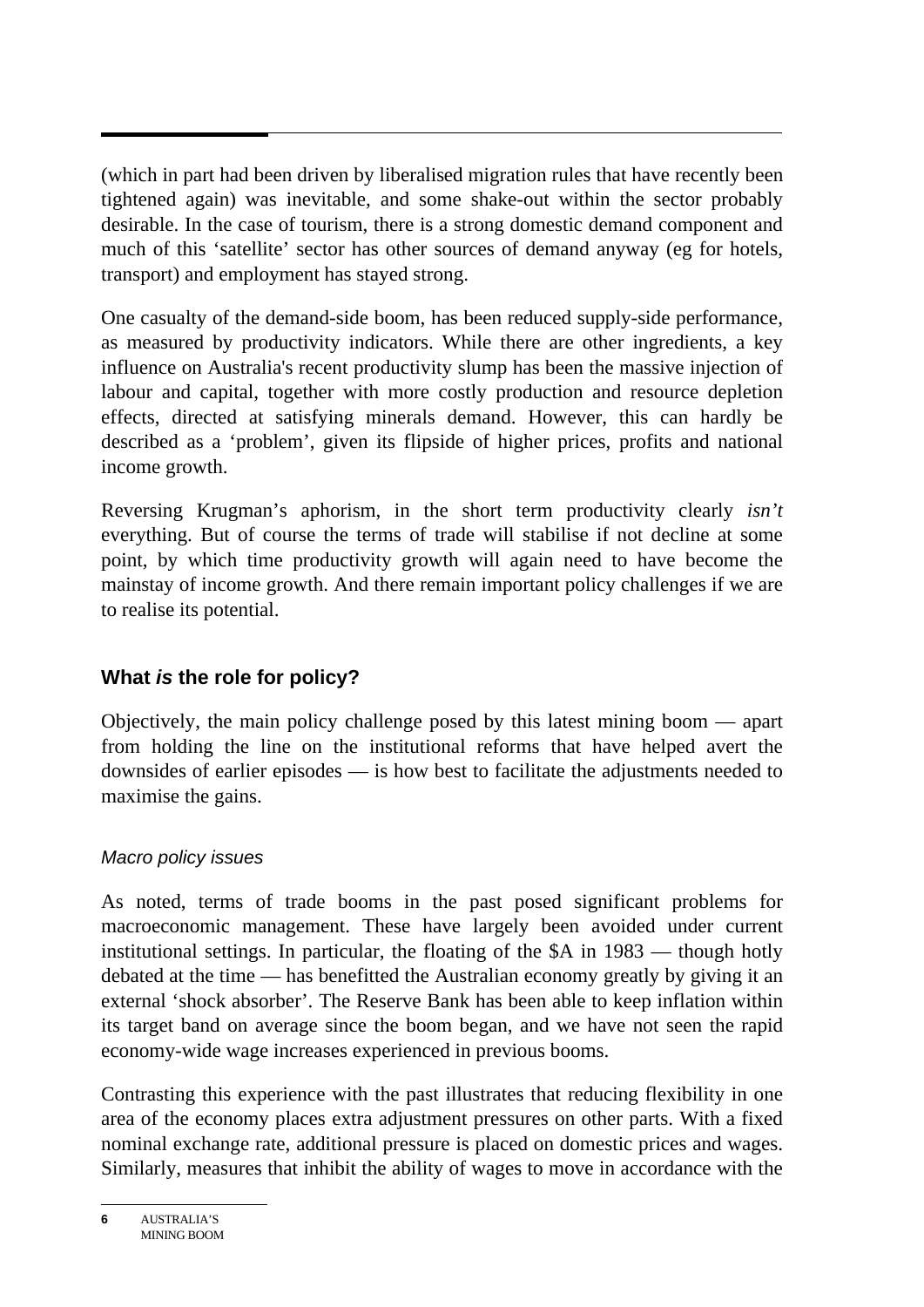demand and supply of labour place additional adjustment pressure on employment levels and regions. Maintaining flexibility in institutional arrangements helps ensure that extreme movements in key variables are avoided.

### *A Sovereign Wealth Fund?*

The current sustained rise in the terms of trade has prompted questions about the appropriate role of fiscal policy in an environment of ongoing growth in income and output, and low unemployment. As discussed earlier, one of the most important effects of a mineral discovery or the terms of trade improvement is an increase in real national income. An intertemporal dimension is how much of the increase in income should be saved.

There has been active debate about whether the government should set aside at least some of the increase in revenues it receives from taxing the extraction and sale of non-renewable resources in a 'sovereign wealth fund'. The Greens have seen this as warranting an inquiry by the Productivity Commission. It is a matter on which our Federal Treasury has already had a bit to say.

The former Secretary, Ken Henry (2010) outlined four possible objectives of such a fund:

- to sterilise foreign exchange flows and limit nominal appreciation;
- to provide a source of saving (and to smooth consumption);
- to reduce revenue volatility, and
- to discipline government spending.

The first of these has to do with curtailing 'Dutch Disease' or 'two speed' effects. The idea is that by investing abroad, such a fund will increase the demand for foreign currency and reduce the extent to which Australia's currency appreciates. In turn, this could limit contractionary pressure on other traded sectors. As Henry points out, however, a country wishing to limit exchange rate appreciation does not have to explicitly earmark receipts from the sale of mineral resources for investments overseas to achieve this. Using the proceeds to retire debt or purchase domestic financial assets — reducing the demand for foreign liabilities — would have the same effect.

Increased exposure to economies such as China and India may lead to higher, but more variable, economic growth in Australia in the longer term. As Glenn Stevens (2010) has noted, there may be a case for some of the adjustment to higher income variability occurring through the public finances. However, individuals in their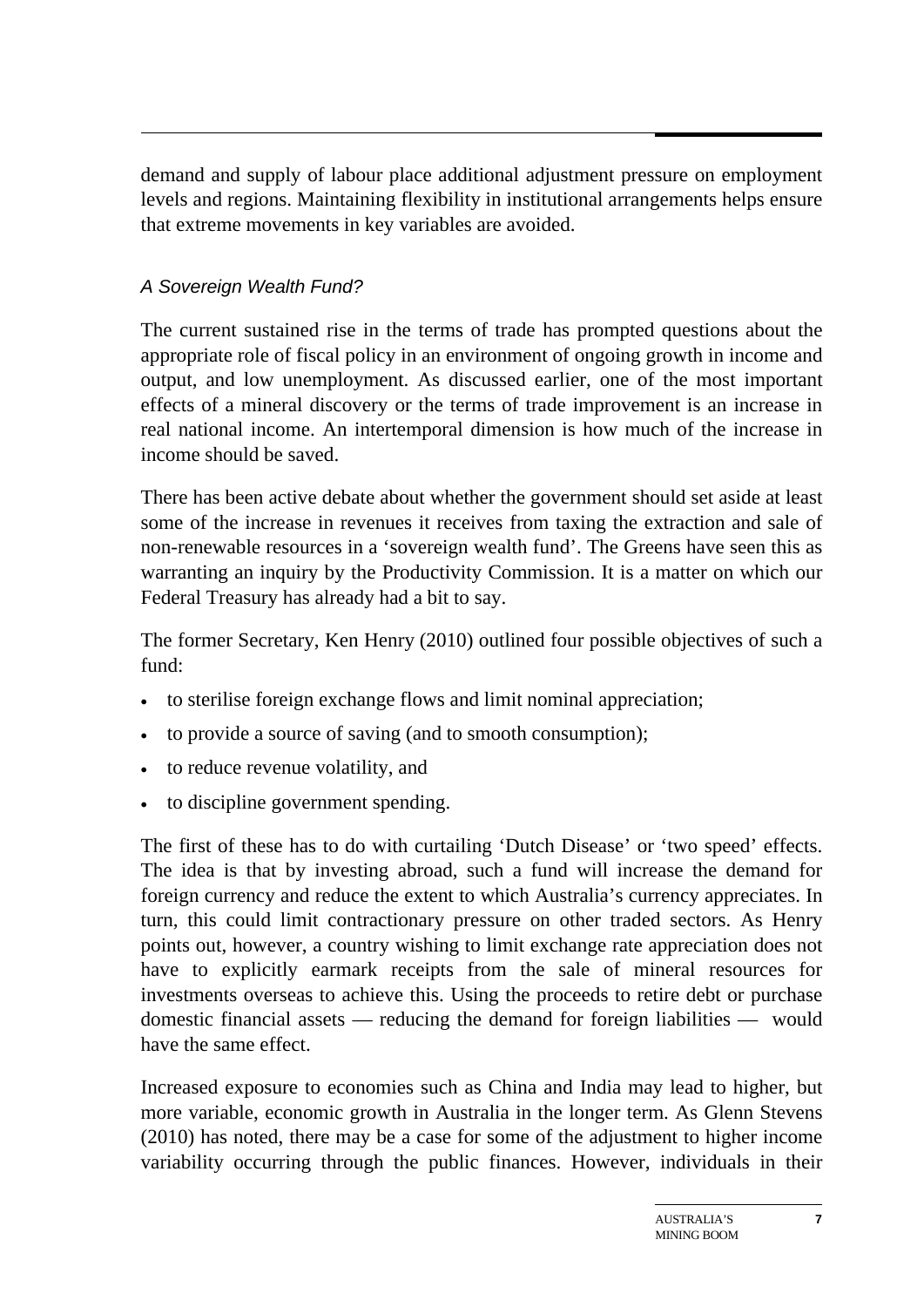daily decisions about whether and how to consume or save are already implicitly managing the potential variability in their future incomes — without the significant governance issues and administrative costs that come with a sovereign fund. (Note the recent sharp — and probably largely precautionary — increase in household savings.)

In earlier years, proponents of a sovereign wealth fund cited unfunded superannuation liabilities and the ageing of the population as reasons for its establishment. The former Treasury Secretary, Ted Evans (2003), pointed out that the ability of future governments (and citizens) to meet their expenditure needs essentially depended on the size of the economy at the time. The best contribution the current population could make to the welfare of future generations is to help maximise future income (through high productivity and participation). It is not clear that setting aside current tax revenue for future expenditures will necessarily achieve that objective more effectively than allowing the present population to allocate its own income itself. Moreover it appears that, internationally, sovereign wealth funds have not proven very effective in disciplining government expenditure.

### *Other fiscal issues*

Questions also arise as to how much of the additional revenue government receives from increased mining and other activity should be allocated for current uses. Should additional revenue facilitate a reduction in income or other taxes? Should government increase its expenditure? If so, on what, and for how long?

Ultimately, decisions about government spending should be made on cost-benefit grounds. If new infrastructure or some other public project is assessed to yield sufficient net benefits, it should be worth undertaking regardless of whether the government has received more tax revenue than it might otherwise have expected. (Nevertheless, the availability of more revenue may influence the *timing* of major expenditures — especially if governments are reluctant to issue new debt.)

In the current fiscal circumstances, in the aftermath of the GFC, the task of budgetary consolidation would clearly be ameliorated by greater taxation revenue from mining. Much contention surrounds the vexed issue of how taxation and royalty systems should be configured to appropriate the 'right' returns from Australia's natural resources. The two related questions, both addressed in the Henry Review, are whether the structure of taxation is efficient and whether the share is sufficient. You will not be surprised that I do not propose to offer any comment on these contentious matters, the Commission having last addressed such questions some 20 years ago! (The 1991 Mining Inquiry supported a move from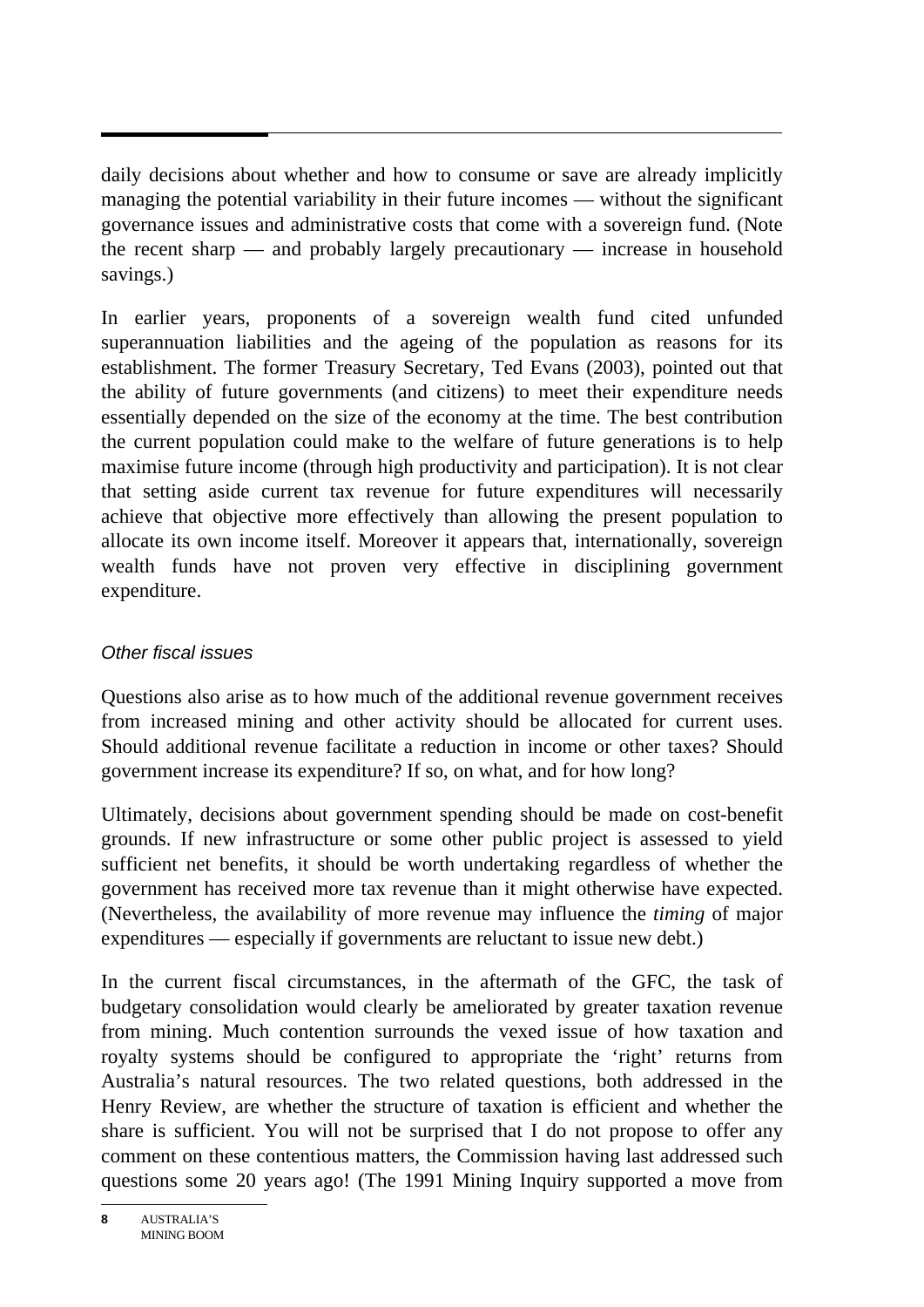output-based royalties to charges based on 'pure rent' for high unit value commodities, though allowing existing projects to stay with the status quo. It also came to the view that, in practice, no tax can avoid having some impact on production or investment decisions.)

What I do feel able to observe is that taxation policy has as much art as science to it, and the nature and extent of the consultative processes for developing it will generally be crucial to how good the outcomes turn out to be. A second observation based on recent experience in Latin America, is that whatever Australia does is being closely watched internationally. No country's taxation system is an island. Relative expected returns across resource-prospective countries will be the main determinant of international investment and thus domestic activity in the long term.

The second route to fiscal consolidation is to cut existing public outlays. This is never easy and is compounded by the need for additional spending in some areas. For example, more fiscal room will be needed if the Government accepts the Commission's arguments for a significant step-up in aged care funding and in support for people with profound disabilities, both yielding important social benefits and arguably well overdue.

The cost-benefit logic informing such new initiatives should also be brought to bear on existing programs, with those yielding the smallest relative payoffs the first to go. Indeed some of the worst have already gone. These include the (stillborn) 'cash for clunkers' program and the Green Car Innovation Fund, both of which were more likely to have yielded net losses than gains to society.

But no doubt there is more low-hanging fruit waiting to be picked. For example, the case for Australia spending \$36 billion or so on another dozen homemade submarines, when imported alternatives could be purchased for a fraction of the cost (and risk) has never been adequately explained publicly — notwithstanding the generally acknowledged failure of the Collins Class precedent. The whole area of defence procurement seems ripe for a thorough independent review.

The justifications sometimes offered for 'build rather than buy' policies — skilled job creation or technological spillovers — even if they had some merit in the past, have little credibility today, given the pressing need for such skills in mining and associated industrial activities.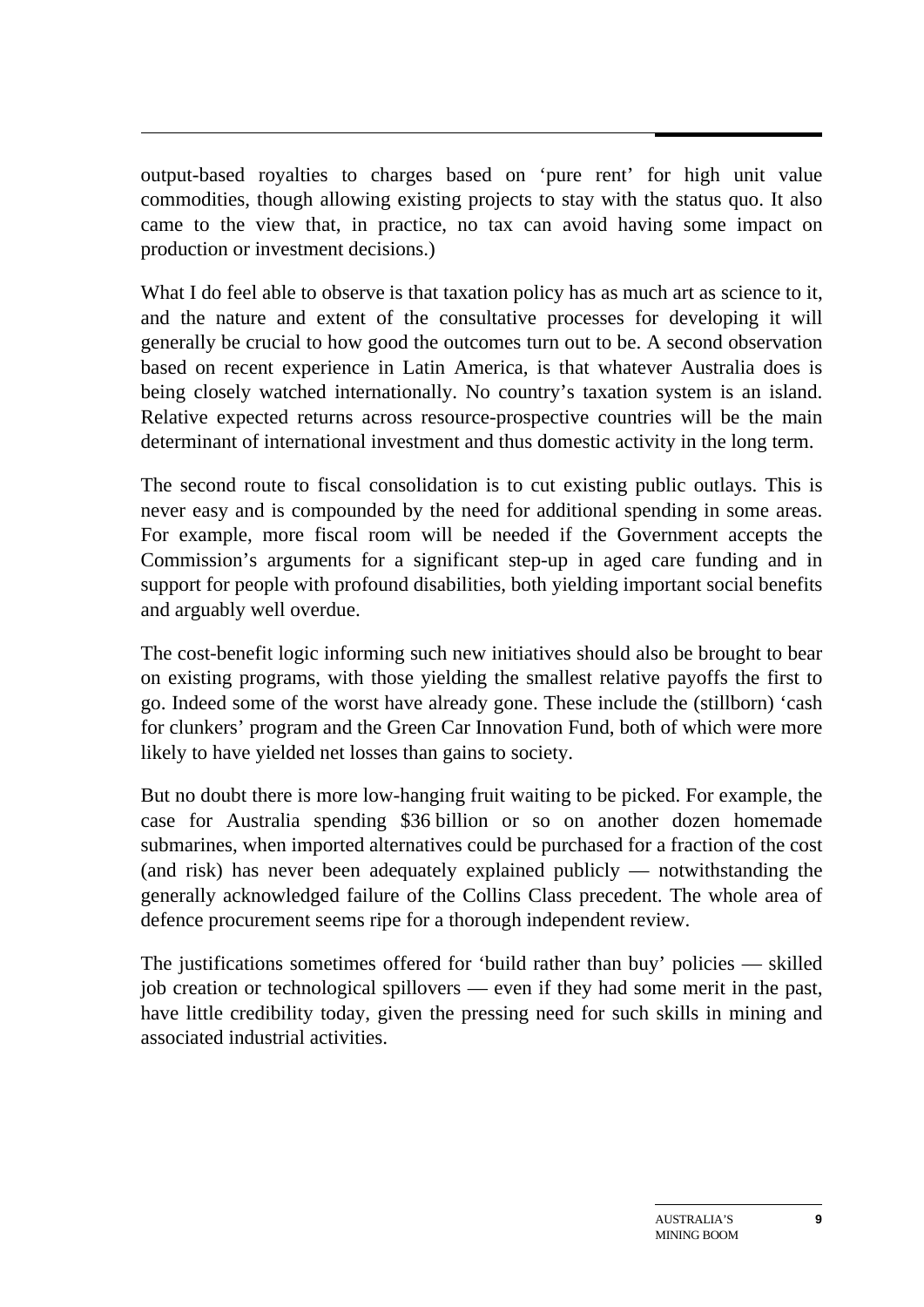#### **What microeconomic policies?**

This brings us from the macro to the micro policy spheres. The microeconomic policy challenges for Australia essentially remain the same whether there is a mining boom or not. The imperative must be to drive productivity improvements and efficiency throughout the economy, through actions that can effectively foster competition, facilitate organisational flexibility and adaptability, and build capability. Whatever the economic question, 'productivity' is generally the answer.

As outlined on previous occasions, there is a broad potential reform agenda for governments across the key drivers of productivity just mentioned. However, the current structural pressures arguably put a premium right now on the economy's ability to allocate and reallocate labour and capital to the industries where they can do most good.

This economic logic is not universally accepted. It is therefore worth looking briefly at some of the key policy areas where contrary policy approaches for our 'two speed' economy are being advocated.

#### *Trade and industry policies*

One is industry policy, as a means of supporting sectors under pressure. However, the old saying about 'having and eating one's cake' is apposite in the current circumstances. Attempting to hold resources in sectors and industries under pressure from dollar appreciation by providing them with (additional) government assistance can only succeed in lowering our living standards. As observed by Bob Gregory in his seminal article of 1976 on the Dutch Disease (before it acquired that title), attempting to assist those parts of the traded sector adversely affected by currency appreciation would be 'self-defeating'. By attempting to push exports up relative to imports it would only trigger further real appreciation. And while assistance targeted at a few selected industries might ameliorate their circumstances, it would force more adjustment onto industries that were not so favoured.

If the boom were to be short-lived, it could be argued (and has been) that some defensive industry support might avoid double adjustment, or the permanent demise of activities that would have been viable again in normalised circumstances. However, evidence and logic suggest that the recent step up in export demand for minerals is unlikely to be reversed in the foreseeable future. As David Gruen from the Australian Treasury recently expressed it:

this global changing of the Guard [from the economic re-emergence of China and India] seems more like a generational change in Australia's comparative advantage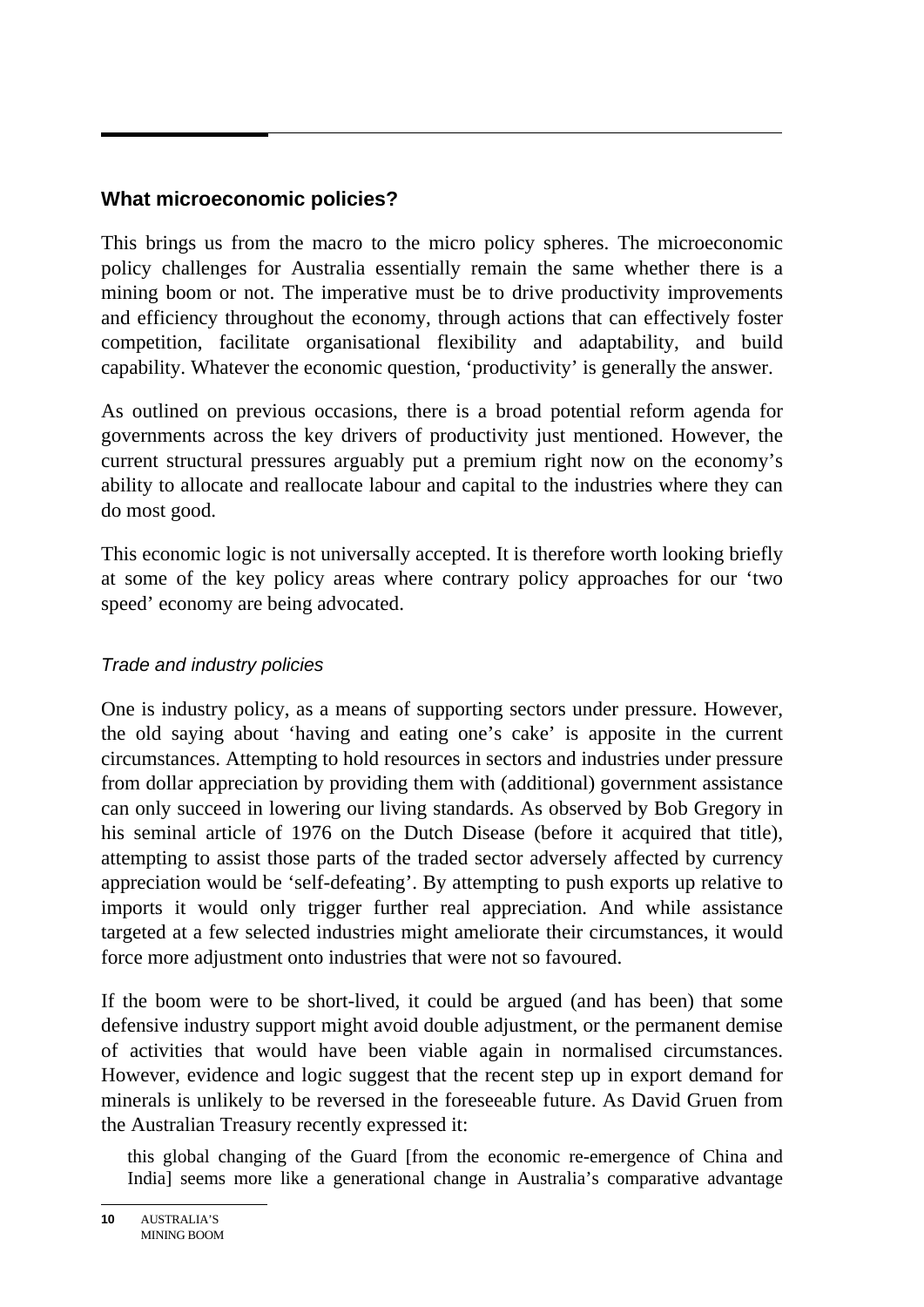than it does an example of the Dutch Disease, in which we might wish to return Australia to its pre-boom industrial structure once a short-lived disturbance has passed (Gruen, 2011).

Moreover, implicit in the doomsday scenarios for certain trade-exposed industries (including education and tourism) is the notion that structural adjustment is a oneway street. However if and when the mining boom comes to an end, there will be forces within our economy that will automatically favour other traded activities again. The best possible illustration of this comes from the Netherlands itself, where the decline of the gas reserves that prompted the 'Dutch Disease' literature has seen a strong resurgence in manufactured exports. In the meantime, the Dutch benefitted greatly from their 'disease'! Again, the best way of potentially securing such a reallocation for Australia in the future is by adopting policies now that can further enhance the flexibility of our economy.

This does not, of course, rule out actions by government that could help industries under pressure by addressing policy-related impediments to their performance. For example, as argued previously, there remains an array of regulation that weakens the competitiveness of these and other industries. Some key ones at a national level are being addressed through COAG's 'seamless economy' processes. The current structural pressures give force to arguments for advancing these reforms as rapidly as possible (particularly in such significant and pervasive areas as OH&S).

Equally, there remains a good 'in-principle' case for support for research and development. However, its design and extent need to be carefully directed at achieving additional benefits for the wider economy, not just for the firms or industries concerned. Research and development consumes productive resources and is not an end in itself. And designing socially beneficial programs is not straightforward. It is made less so by the apparent political difficulty of introducing desirable modifications in the light of experience, where that involves withdrawing perceived 'entitlements'.

Political resistance of the same kind can also be expected when it comes to terminating high cost carbon abatement measures, which should be an essential adjunct to introducing a more cost-effective market-based instrument. (Indeed this is already evident in recent attempts to reform the very costly solar 'feed in tariffs' in NSW and the ACT.)

A second area where the policy devil is in the detail is anti-dumping. A 'tougher' anti-dumping regime — one more receptive to imposing duties on imports — has been advocated by some as a means of alleviating the exchange rate pressure on import-competing manufactures. While such duties are usually portrayed as serving domestic over foreign interests, the main winners and losers are located within our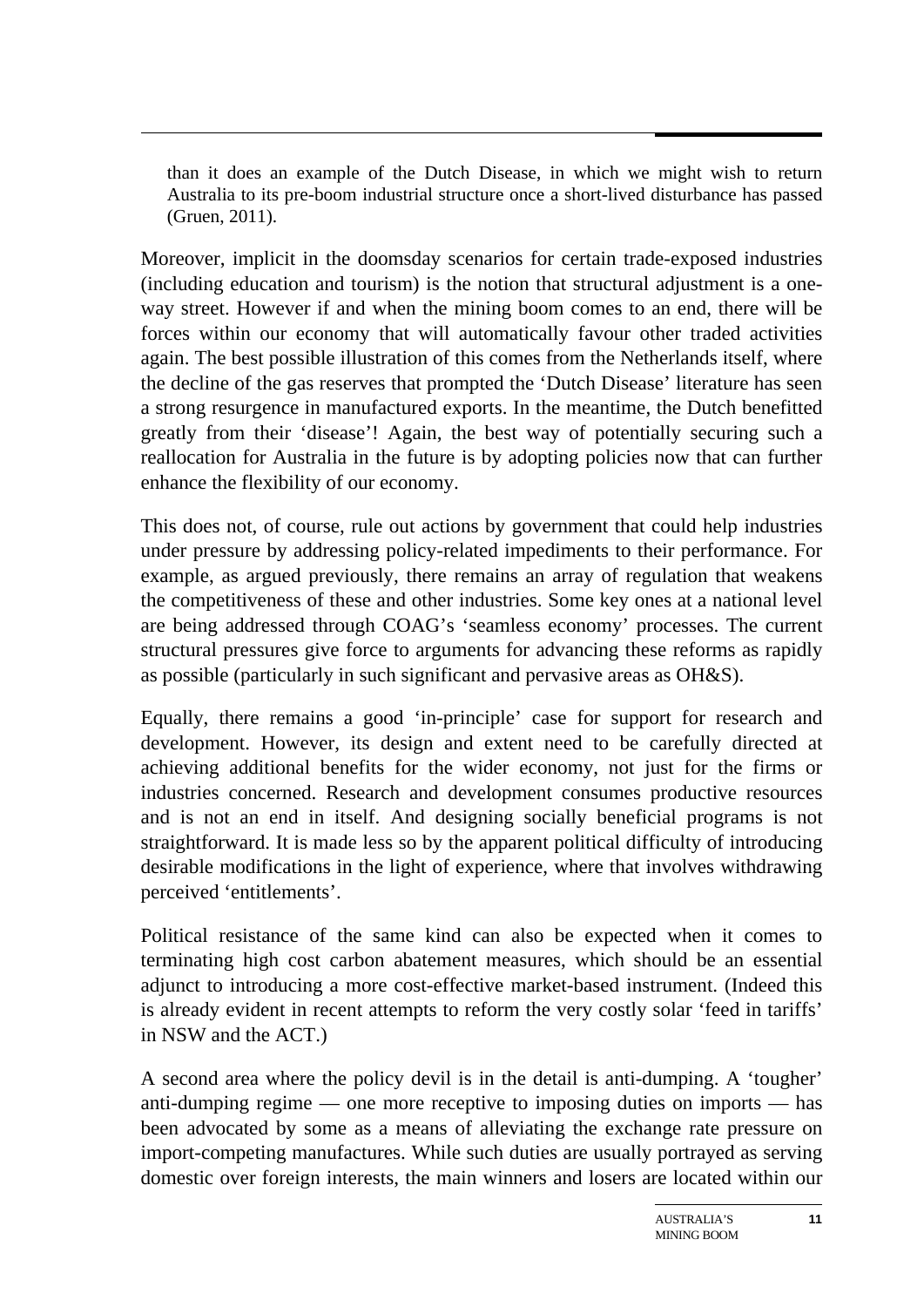own economy — the losers being user industries like mining, and of course consumers.

Getting the right balance in the anti-dumping regime among competing interests and between efficiency and 'fairness' goals — has never been easy. It places a premium on transparency and good analysis to inform individual decisions and any changes to the regime. It also requires limitations on the discretion of administrators, in circumstances of uneven political pressure. The history of antidumping policy is marked by successive advances and retreats against these tests. Which category the recently announced arrangements fall into will reveal itself in time.

I have thus far ignored the arguments sometimes made for policy intervention on the grounds of the superiority of certain industries, particularly manufacturing, over others. It is not so long ago, for example, that the 'New Economy' rhetoric was deriding our mining industries as 'so last century'. It is hardly necessary to point out how erroneous that was. While manufacturing is important to our economy — and its activity levels have not diminished in absolute terms — the reality is that its *relative* decline has been integral to the marked increase in the living standards of Australians.

#### *Regional policy*

An expansion in mining and in non-traded industries attracts mobile factors of production from other parts of the economy. Some regions will accordingly experience an influx of workers and others will face a decline, as certain industries contract. While mobile labour gains from being able to exploit regional differences in wage rates, those made worse off by the expansion in mining will be the less mobile and owners of fixed inputs in declining industries and regions.

Some have argued that these resource movements are undesirable, and that policy initiatives aimed at retaining resources in declining regions are needed.

As it turns out, the impacts of the mining boom appear to have been benign for most regions of Australia, whether or not they are engaged in mining. Indeed there has been a decline in the regional dispersion of unemployment, with two-thirds of 'statistical subdivisions' experiencing a drop in unemployment rates over the period 2003 to 2010. The Treasury observes in its recent Budget Papers:

The fall in the regional dispersion of unemployment as the national unemployment rate falls is evidence that to date ... the national gains of the nation's economic success are being spread broadly to people across Australia through (among other mechanisms) improved labour market outcomes.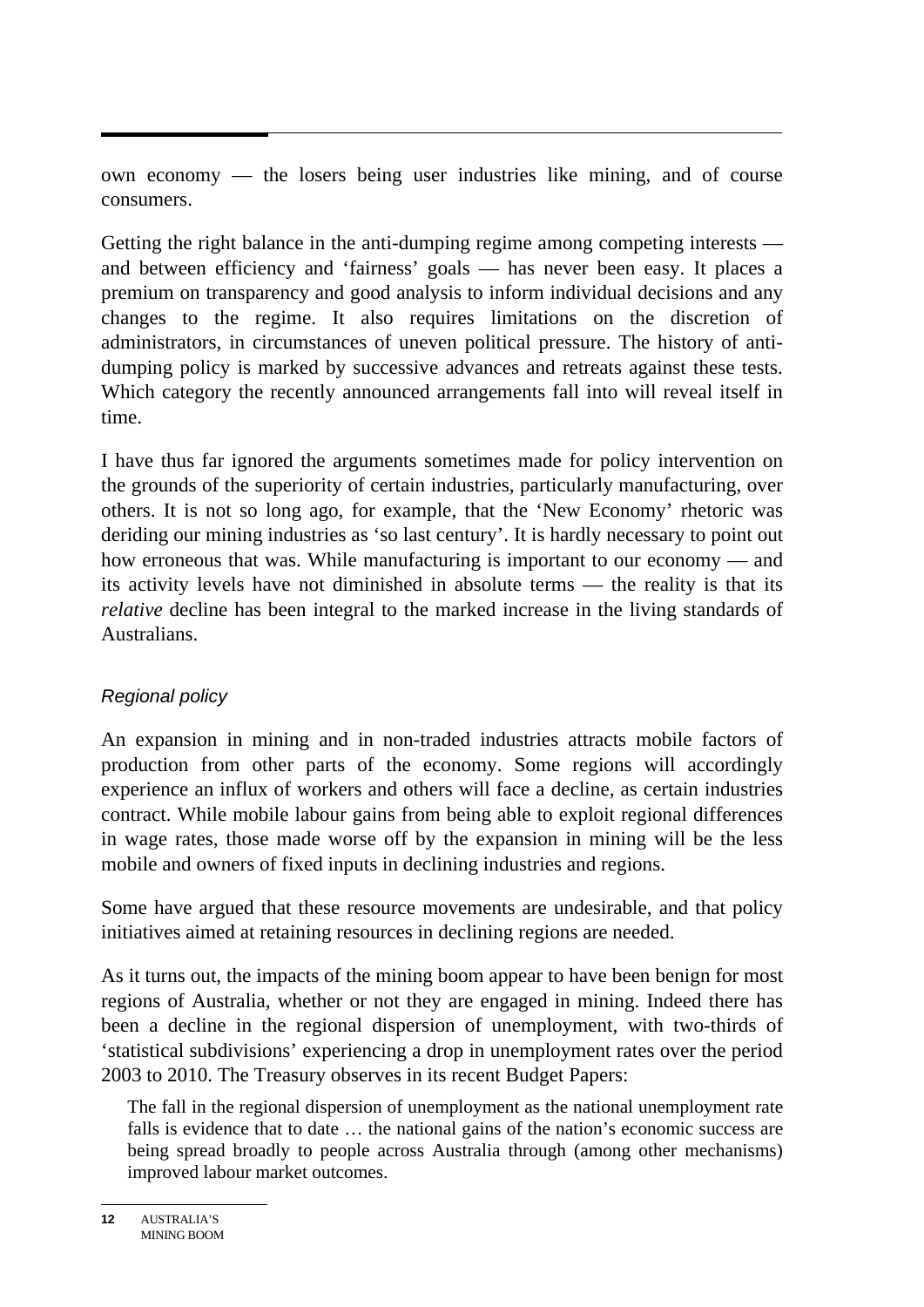That said, clearly not all regions are prospering, particularly at finer disaggregations, with some experiencing declines in employment and population. However, as for the inter-industry effects, in many cases these changes are consistent with longer term trends.

The potential benefits of geographic mobility of labour during a mining boom were explored in recent modelling conducted by the Commission. Unsurprisingly, GDP and average real wages were projected to be higher when labour was fully mobile across jurisdictions, reflecting the gains from resources moving to higher valued uses. A less obvious, though equally important result, was the role of labour mobility in distributing the benefits of the resource boom across Australia. The ability of workers to move to work in another state or territory moderated the growth in wages in booming jurisdictions, and increased it elsewhere.

The Commission found in earlier studies that the drivers of regional change comprise a complex amalgam of forces, including various technological and demographic changes. Policies designed to arrest or reverse the consequences of such changes have historically not been very successful.

Past inquiries*,* have concluded that the best approach to regional policy is for governments to reduce regulatory impediments to regions exploiting their differences and adapting to change, as well as enhancements to governance arrangements at the regional level. In practice, as the Grattan Institute noted recently, there has been a range of expenditures on infrastructure and other services in declining regions with dubious cost-benefit outcomes. Such expenditure also reduces the resources available to meet the more pressing needs of expanding regions.

#### *Labour and immigration policies*

Although mining is not labour intensive, its recent sharp expansion has created demands for skilled labour which appear not to have been adequately met from domestic labour markets. This is reflected in the wide wage differentials that have opened up — a topic of conversation in bar rooms around the country.

Some have argued that this provides a strong argument for a larger immigration intake, essentially to lessen nominal wage growth and alleviate pressures on other industries. However general immigration is a blunt tool for ameliorating industryspecific labour shortages. And skilled migrants, who generally bring families with them, have an impact on the demand as well as supply sides of the economy. More targeted, 'temporary' (457) work visas are likely to be more effective in meeting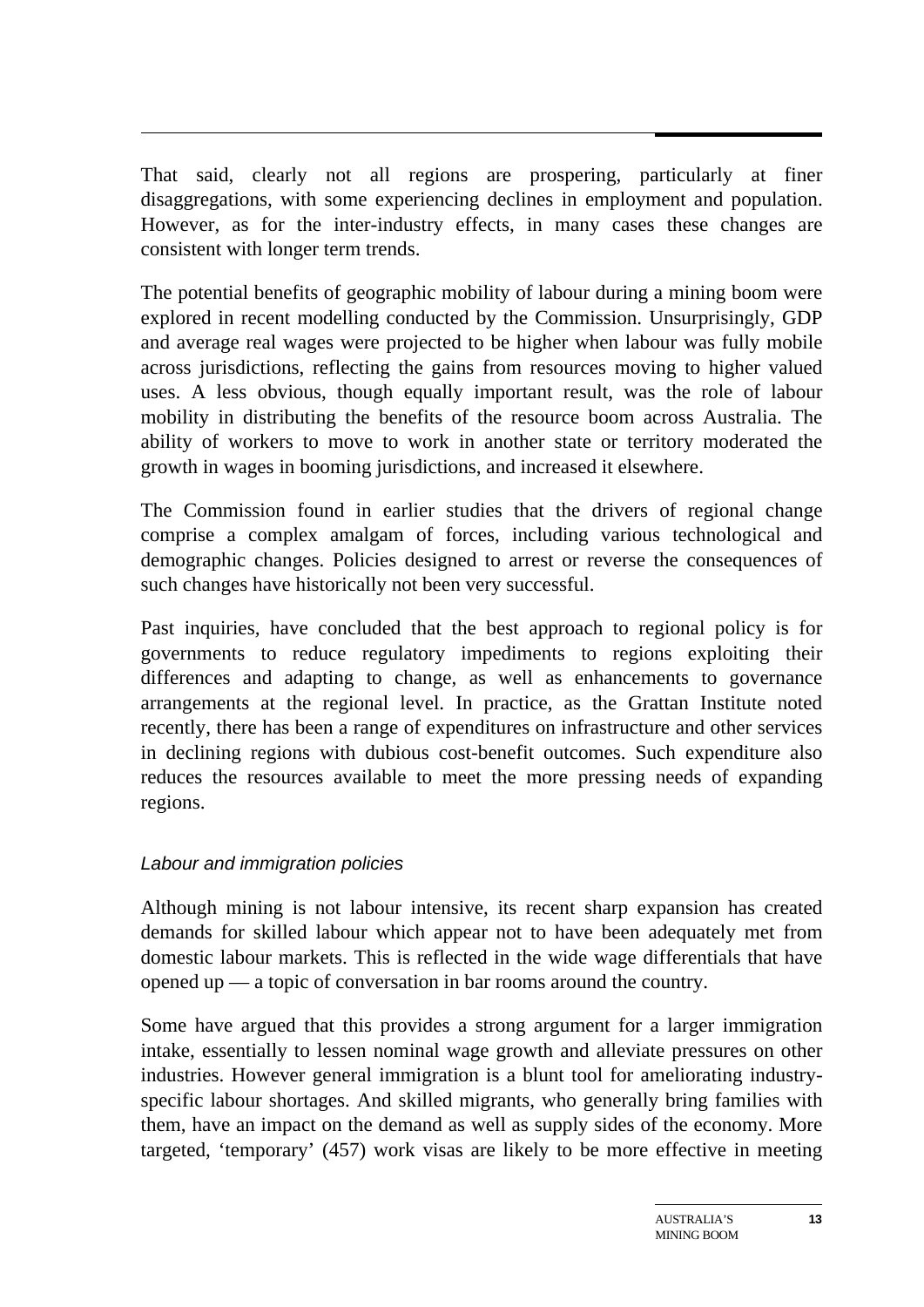skill needs in particular enterprises, while also usefully serving as a screening device for longer term settlement.

Ideally such actions would be complemented by measures to achieve greater skill development and workforce participation in the local population, and considerable policy attention has been given to this recently. From this perspective, high *relative* wages should not be seen as a problem — they constitute an important signalling device for skill acquisition. And, pending a labour supply response, their effect is mainly distributional — delivering more of a company's profits to its workers than otherwise. (A notable finding from our recent inquiry into Executive Remuneration was that the earnings of employees of mining companies were on average significantly higher as a proportion of CEO salaries than was the case for workers in other industries.)

# **Summing up**

The problems posed for Australia by the mining boom are not the associated structural changes. To the extent that we have a two (or more) speed economy, that should be welcomed as the mechanism by which we are capitalising on our external good fortune, yielding higher living standards for Australians. The real challenge confronting policy makers is to ensure that the adjustments can proceed smoothly. This also means holding the line on past reforms that have enhanced our economy's flexibility and avoiding introducing new rigidities.

Attempting to slow the structural pressures emanating from the mining boom would only reduce the net dividend in national income. Feasible policy actions are unlikely to succeed in averting adjustment pressures anyway, or may simply divert them onto other parts of the economy. In any case, such pressures have many sources other than mining — including changes in demography, consumption and savings behaviour, and global competition. Moreover, for many enterprises, including in the industrial sectors, a drop in mining activity would have adverse effects.

By the same token, policies intended to shelter particular industries or regions would be both costly and ultimately ineffective, as our own protectionist history attests. Again, the best we can do for industries facing increased competitive pressure is to remove regulatory or other policy-related impediments to their ability to respond.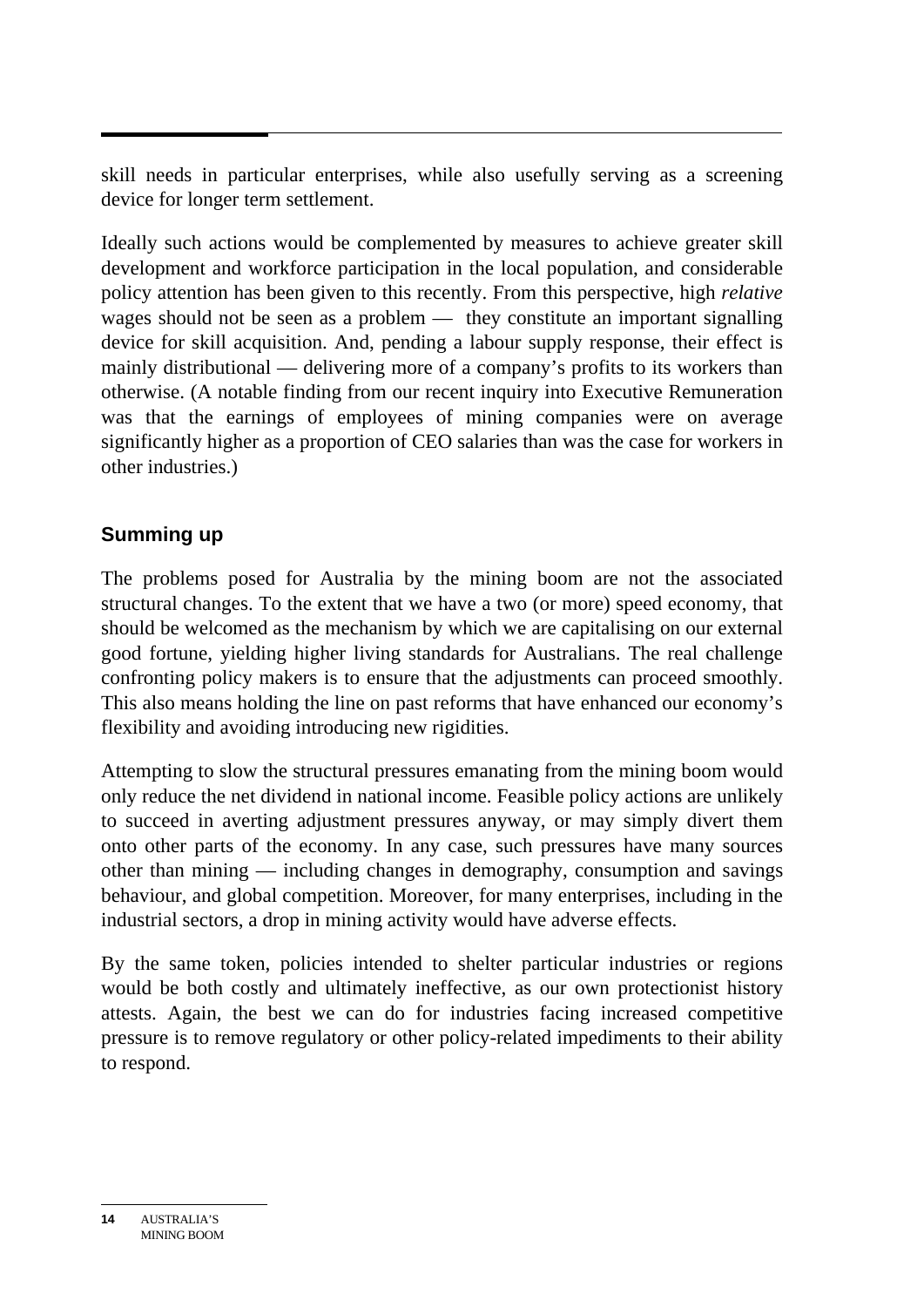#### **References**

- Banks, G. 2008, *Industry Policy for a Productive Australia*, Colin Clark Memorial Lecture, Brisbane, 6 August.
- Battellino, R. 2010, 'Mining Booms and the Australian Economy', address to the Sydney Institute, 23 February.
- Connolly, E. and Lewis, C. 2010, 'Structural Change in the Australian Economy', Reserve Bank of Australia *Bulletin*, September, pp. 1–9.
- Cook, L.H. and Sieper, E. 1984, 'Minerals Sector Growth and Structural Change' in Cook, L.H. and Porter, M.G. (eds.), *The Minerals Sector and the Australian Economy*, George Allen & Unwin, Sydney, pp. 85–127.
- Evans, T. 2003, 'The Budget Constraint', paper presented to the conference "Pursuing Opportunity and Prosperity", University of Melbourne, 14 November.
- Gillitzer, C., and Kearns, J. 2005, *Long-term Patterns in Australia's Terms of Trade*, Reserve Bank of Australia Research Discussion Paper, no. 2005-01, Sydney.
- Gregory, R.G. 1976, 'Some Implications of the Growth of the Mineral Sector', *The Australian Journal of Agricultural Economics*, vol. 20, no. 2, pp.71–91.
- Gruen, D. 2011, 'The Resources Boom and Structural Change in the Australian Economy', address to the CEDA 2011 Economic and Political Overview, 24 February.
- Henry, K. 2010, 'Fiscal Policy and the Current Environment', post-budget address to the Australian Business Economists, 18 May.
- Porter, M.G. 1984, 'Mining and the Economy Some Key Issues' in Cook, L.H. and Porter, M.G. (eds.), *The Minerals Sector and the Australian Economy*, George Allen & Unwin, Sydney, pp. 1–35.
- PC (Productivity Commission) 1999, Impact of Competition Policy, Report No. 8, Canberra.

—— 2009a, *Australia's Anti-dumping and Countervailing System*, Report No. 48, Canberra.

- —— 2011a, *Trade & Assistance Review 2009-10*, Annual Report Series, Productivity Commission, Canberra, May.
- —— 2011b, *Rural Research and Development Corporations*, Report No. 52, Final Inquiry Report, Canberra.